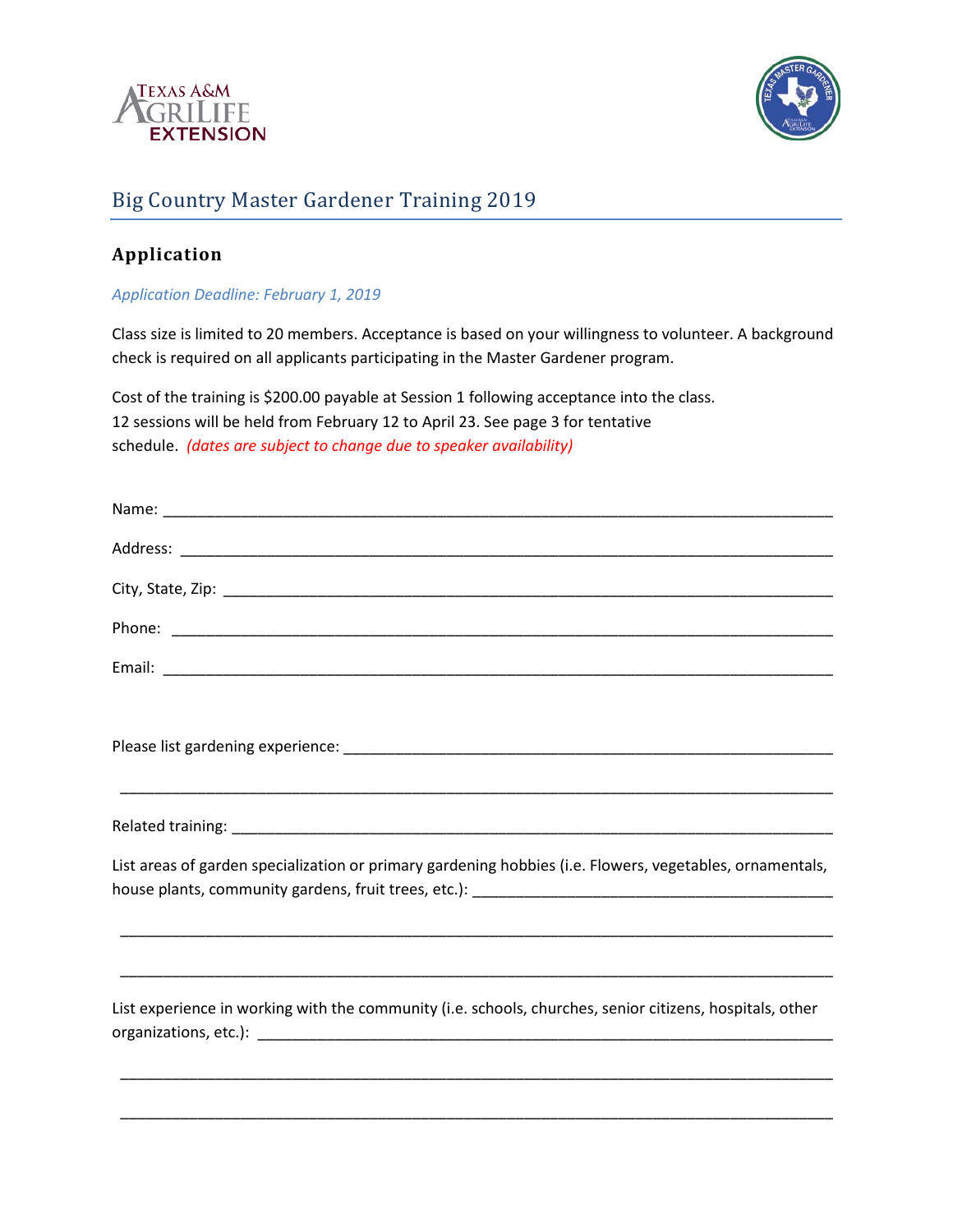List any plant-related group affiliations (i.e. garden clubs, community gardens, plant societies, etc):

How did you learn of the Big Country Master Gardener Association? \_\_\_\_\_\_\_\_\_\_\_\_\_\_\_\_\_\_\_\_\_\_\_\_\_\_\_\_

\_\_\_\_\_\_\_\_\_\_\_\_\_\_\_\_\_\_\_\_\_\_\_\_\_\_\_\_\_\_\_\_\_\_\_\_\_\_\_\_\_\_\_\_\_\_\_\_\_\_\_\_\_\_\_\_\_\_\_\_\_\_\_\_\_\_\_\_\_\_\_\_\_\_\_\_\_\_\_\_\_\_\_

\_\_\_\_\_\_\_\_\_\_\_\_\_\_\_\_\_\_\_\_\_\_\_\_\_\_\_\_\_\_\_\_\_\_\_\_\_\_\_\_\_\_\_\_\_\_\_\_\_\_\_\_\_\_\_\_\_\_\_\_\_\_\_\_\_\_\_\_\_\_\_\_\_\_\_\_\_\_\_\_\_\_\_

Why do you want to become a Master Gardener?  $\blacksquare$ 

Are you presently employed? \_\_\_\_\_\_\_\_\_\_\_\_\_\_\_If so, where? \_\_\_\_\_\_\_\_\_\_\_\_\_\_\_\_\_\_\_\_\_\_\_\_\_\_\_\_\_\_\_\_\_\_

Times available for volunteer work (please check all that may apply):

|           | Morning | Afternoon | Evening |
|-----------|---------|-----------|---------|
| Monday    |         |           |         |
| Tuesday   |         |           |         |
| Wednesday |         |           |         |
| Thursday  |         |           |         |
| Friday    |         |           |         |
| Saturday  |         |           |         |
| Sunday    |         |           |         |

Please answer the following questions on the scale of 0=Not Important to 5=Most Important:

- 1. I will be able to increase my knowledge of gardening.
- 2. I will be able to gain new skills as a gardener.

3. I will have the opportunity to receive useful training. \_\_\_\_\_\_\_\_

4. I will be able to provide a service to those in my community/neighborhood. \_\_\_\_\_\_\_\_\_\_\_\_\_\_\_\_\_\_\_\_\_

5. I will have the opportunity to share my knowledge with other gardeners. \_\_\_\_\_\_\_\_\_\_\_\_\_\_\_\_\_\_\_\_\_\_\_\_

6. I will gain a great deal of personal satisfaction.

I wish to apply to the Big Country Master Gardener Association, sponsored by the Texas A&M AgriLife Extension Service. Once accepted, I understand I must pay \$200 training fee for materials and speakers; attend at least 10 of the 12 training sessions; and complete 50 hours of volunteer work in a twelve-month time period, before becoming a Certified Master Gardener.

Signature: \_\_\_\_\_\_\_\_\_\_\_\_\_\_\_\_\_\_\_\_\_\_\_\_\_\_\_\_\_\_\_\_\_\_\_\_\_\_\_\_\_\_\_\_\_\_\_\_\_\_\_\_\_\_\_ Date: \_\_\_\_\_\_\_\_\_\_\_\_\_\_\_\_

**Please return completed application to:** Taylor Co. Extension Office 1982 Lytle Way, Abilene, TX 79602

**Questions may be directed to:** 325-672-6048 o[r mgardeners@yahoo.com.](mailto:mgardeners@yahoo.com)